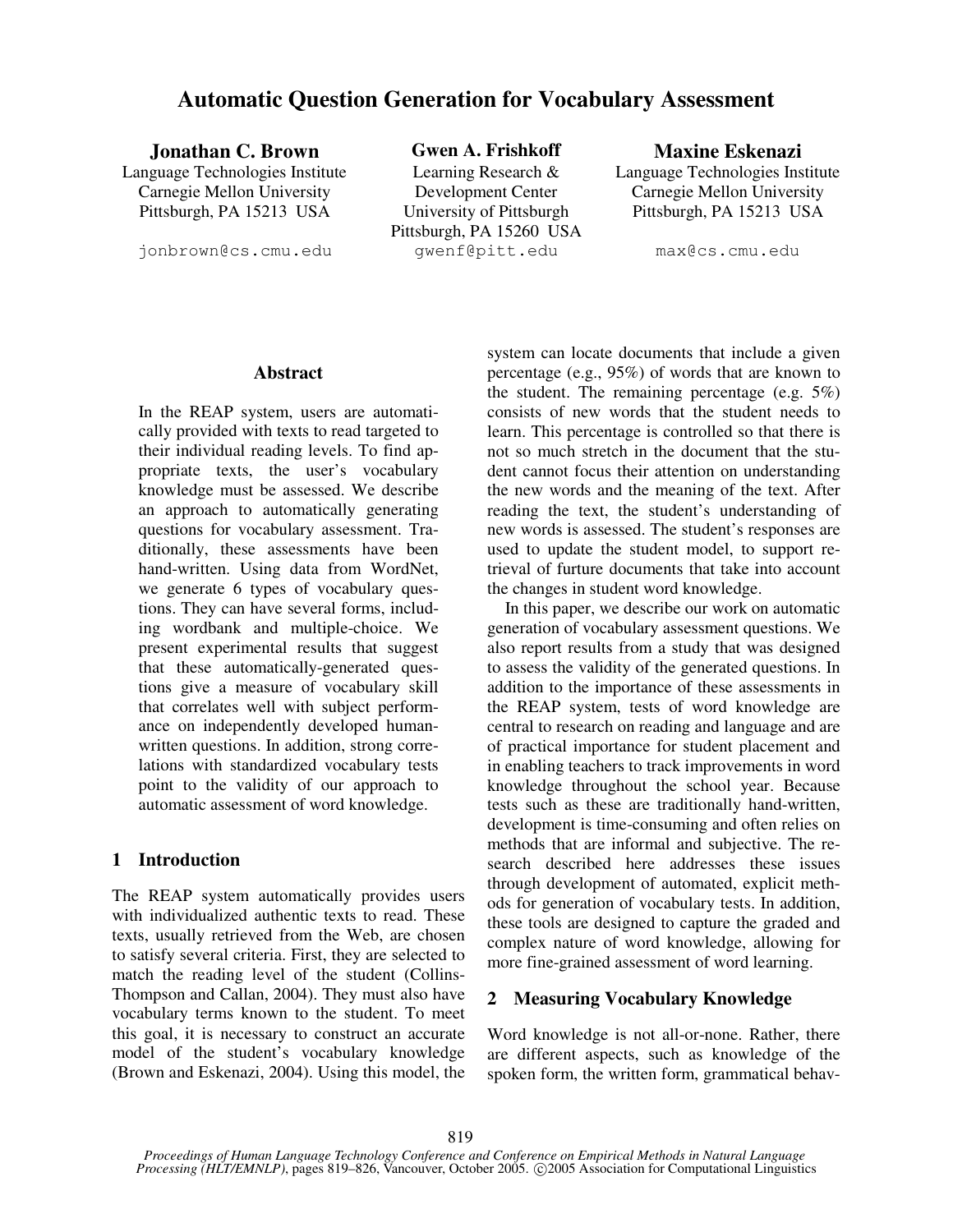ior, collocation behavior, word frequency, stylistic register constraints, conceptual meaning, and the associations a word has with other related words (Nation, 1990). In this paper, we focus on knowledge of conceptual word meaning. Because word meaning itself is complex, our focus is not simply on all-or-none estimates of vocabulary knowledge, but also on graded and incomplete knowledge of meanings that readers possess for different words and at different stages of acquisition.

Several models have been proposed to account for these multiple levels of word knowledge. For example, Dale posited four stages of knowledge of word meaning (Dale and O'Rourke, 1965). In stage 1, the subject has never seen the word. In stage 2, she has seen the word but is unable to verbalize its meaning. In stage 3, the subject recognizes the word in a given context and has partial word knowledge. In stage 4, the subject has full word knowledge, and can explain the word meaning so that its usage is clear in multiple contexts.

Stahl (1986) proposed a similar model of word knowledge, the levels of which overlap with Dale's last two stages. According to this model, the first level is characterized by association processing, or the passive association of the new word meaning with other, familiar concepts. The second level, comprehension processing, involves active comprehension of the word in a particular context. The third level, generation processing, requires usage of a word in a novel context reflecting a deep (and multidimensional) understanding of its meaning.

Taking Stahl's framework as a working model, we constructed multiple types of vocabulary questions designed to assess different "stages" or "levels" of word knowledge.

# **3 Question Generation**

In this section, we describe the process used to generate vocabulary questions. After introducing the WordNet resource we discuss the six question types and the forms in which they appear. The use of distractors is covered in section 3.3.

#### **3.1 WordNet**

WordNet is a lexical resource in which English nouns, verbs, adjectives, and adverbs are grouped into synonym sets. A word may appear in a number of these synonym sets, or synsets, each corresponding to a single lexical concept and a single sense of the word (Fellbaum ed., 1998). The word "bat" has ten distinct senses and thus appears in ten synsets in WordNet. Five of these senses correspond to noun senses, and the other five correspond to verb senses. The synset for the verb sense of the word which refers to batting one's eyelashes contains the words "bat" and "flutter", while the synset for the noun sense of the word which refers to the flying mammal contains the words "bat" and "chiropteran". Each sense or synset is accompanied by a definition and, often, example sentences or phrases. A synset can also be linked to other synsets with various relations, including synonym, antonym, hypernym, hyponym, and other syntactic and semantic relations (Fellbaum ed., 1998). For a particular word sense, we programmatically access WordNet to find definitions, example phrases, etc.

### **3.2 Question Types**

Given Stahl's three levels of word mastery and the information available in WordNet, we generated 6 types of questions: definition, synonym, antonym, hypernym, hyponym, and cloze questions.

In order to retrieve data from WordNet, we must choose the correct sense of the word. The system can work with input of varying specificity. The most specific case is when we have all the data: the word itself and a number indicating the sense of the word with respect to WordNet's synsets. When the target words are known beforehand and the word list is short enough, the intended sense can be hand-annotated. More often, however, the input is comprised of just the target word and its part of speech (POS). It is much easier to annotate POS than it is to annotate the sense. In addition, POS tagging can be done automatically in many cases. In the REAP system, where the user has just read a specific text, the words of the document were already automatically POS annotated. When there is only one sense of the word per part of speech, we can simply select the correct sense of the word in WordNet. Otherwise, we select the most frequently used sense of the word with the correct POS, using WordNet's frequency data. If we have only the word, we select the most frequent sense, ignoring part of speech. Future work will use word sense disambiguation techniques to automatically determine the correct word sense given a document that includes the target word, as in REAP (Brown and Eskenazi, 2004).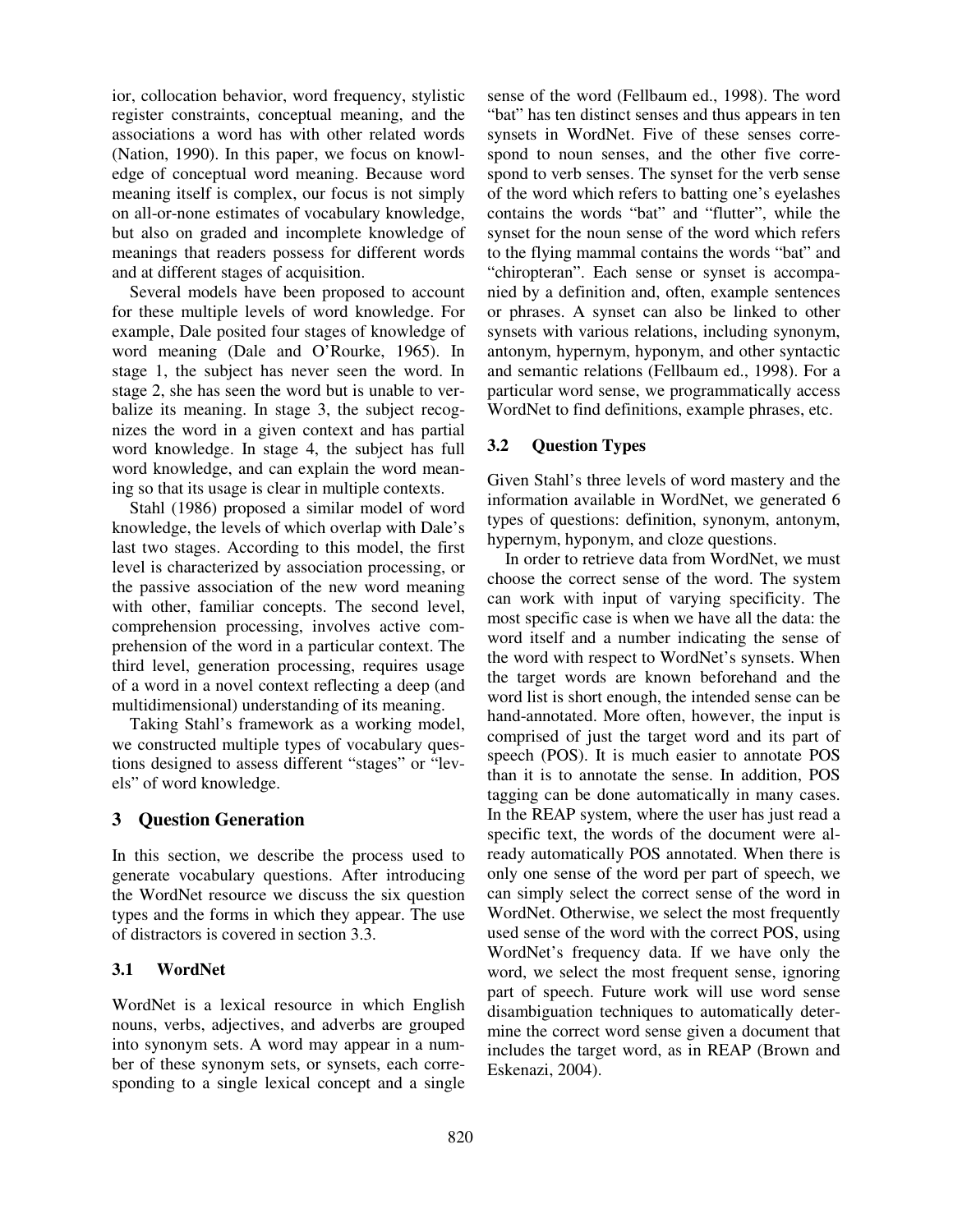Once the system has determined the word sense, it can retrieve data from WordNet for each of the 6 question types. The definition question requires a definition of the word, available in WordNet's gloss for the chosen sense. The system chooses the first definition which does not include the target word. This question should provide evidence for the first of Stahl's three levels, association processing, although this was not explicitly evaluated.

The synonym question has the testee match the target word to a synonym. The system can extract this synonym from WordNet using two methods. One method is to select words that belong to the same synset as the target word and are thus synonyms. In addition, the synonym relation in Word-Net may connect this synset to another synset, and all the words in the latter are acceptable synonyms. The system prefers words in the synset to those in synonym synsets. It also restricts synonyms to single words and to words which are not morphological variants of the target word. When more than one word satisfies all criteria, the most frequently used synonym is chosen, since this should make the question easier. This question could be considered either association processing or comprehension processing. If the testee has seen this synonym (e.g. as a hint), this question type would require association processing as a word is simply being associated with another already-presented word. Otherwise, this may require comprehension processing – understanding beyond memorization.

The antonym question requires matching a word with an antonymous word. WordNet provides two kinds of relations that can be used to procure antonyms: direct and indirect antonyms. Direct antonyms are antonyms of the target word, whereas indirect antonyms are direct antonyms of a synonym of the target. The words "fast" and "slow" are direct antonyms of one another. The word "quick" does not have a direct antonym, but it does have an indirect antonym, "slow", via "fast", its synonym. When more than one antonym is available, the most frequently used is chosen. Unless the testee has already seen the antonym, this type of question is normally considered to provide evidence for Stahl's second level, comprehension processing.

The hypernym and hyponym questions are similar in structure. Hypernym is the generic term used to describe a whole class of specific instances. The word "organism" is a hypernym of "person". Hyponyms are members of a class. The words "adult", "expert" and "worker" are hyponyms of "person". For the questions the testee matches the target word to either a hypernym or hyponym. For more than one possibility, the most frequently used term is chosen. Unless the testee has previously seen the hypernym or hyponym, these questions are normally regarded as providing evidence for Stahl's second level.

Cloze is the final question type. It requires the use of the target word in a specific context, either a complete sentence or a phrase. The example sentence or phrase is retrieved from the gloss for a specific word sense in WordNet. There is often more than one example phrase. The system prefers longer phrases, a feature designed to increase the probability of retrieving complete sentences. Passages using the target word are preferred, although examples for any of the words in the synset are appropriate. The present word is replaced by a blank in the cloze question phrase. Some consider a cloze question to be more difficult than any of the other question types, but it is still expected to provide evidence for Stahl's second level.

Although our question types provide evidence for the highest level of schemes such as Dale's four stages, they do not provide evidence for Stahl's highest level, generation processing, where the testee must, for instance, write a sentence using the word in a personalized context. We expect questions that provide evidence of this level to require free-form or near-free-form responses, which we do not yet allow. We expect the six question types to be of increasing difficulty, with definition or synonym being the easiest and cloze the hardest.

#### **3.3 Question Forms**

Each of the 6 types of questions can be generated in several forms, the primary ones being wordbank and multiple-choice. In wordbank, the testee sees a list of answer choices, followed by a set of questions or statements (see Figure 1). For the definition version, each of the items below the wordbank is a definition. The testee must select the word which best corresponds to the definition. For the synonym and antonym questions, the testee selects the word which is the most similar or the most opposite in meaning to the synonym or antonym. For the hypernym and hyponym question types, the testee is asked to complete phrases such as "\_\_\_ is a kind of person" (with target "adult") or "person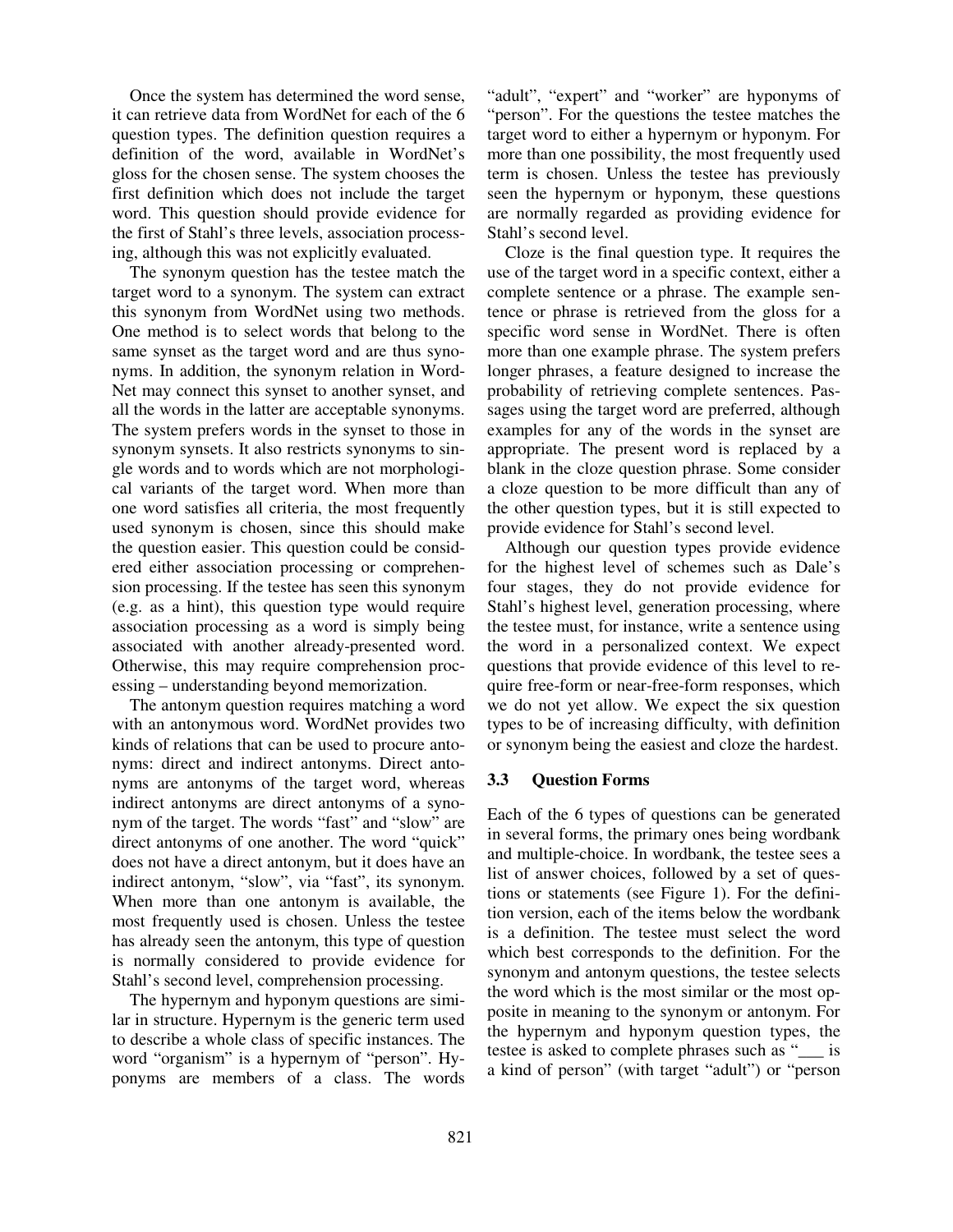is a kind of \_\_\_" (with target "organism"). In the cloze question, the testee fills in the blank with the appropriate word. There is traditionally one question for each target word in the wordbank. These questions require no information beyond the target words and their definitions, synonyms, hypernyms, etc.

| Wordbank:                                                                                                                                                                    |  |  |
|------------------------------------------------------------------------------------------------------------------------------------------------------------------------------|--|--|
| verbose infallible obdurate opaque                                                                                                                                           |  |  |
| Choose the word from the wordbank that best completes each<br>phrase below:                                                                                                  |  |  |
| $1.$ windows of the jail<br>2. the Catholic Church considers the Pope<br>3. and ineffective instructional methods<br>4. the child's misery would move even the most<br>heart |  |  |



The second generated form is multiple-choice, with one question per target word. The testee sees the main question, the stem, followed by several answer choices, of which only one is correct (see Figure 2). Depending on the question type, the target word may appear in either the stem or the answer choices. For the definition question type, the stem holds the definition of the target word and one of the answer choices is the target word. For the word "verbose", the stem would be "using or containing too many words" and the choices "ancillary", "churlish", "verbose", and "convivial". The cloze question is of a similar form, with the stem containing the example sentence or phrase with a blank where the target word should be used. For "verbose", we have the stem "<sub>\_\_\_</sub> and ineffective instructional methods" and choices "verbose", "incipient", "invidious", and "titular". For the synonym, antonym, hypernym, and hyponym questions, the target word appears in the stem instead of the answer choices. The synonym question for the word "verbose" would have the stem "Select the word that is most similar in meaning to the word verbose" with choices "inflammable", "piping", matrilineal", and "long-winded". The antonym question would have the stem "Select the word that is most opposite in meaning to the word verbose" and the choices "discernable", "concise", "unbroken", and "soused". Figure 2 shows a formatted example of an automatically generated multiplechoice cloze question for the word "obdurate".

| Choose the word that best completes the phrase below:                                       |
|---------------------------------------------------------------------------------------------|
| the child's misery would move even the most <u>ear</u> t                                    |
| torpid<br>A)<br>invidious<br>B)<br>stolid<br>C)<br>obdurate<br>D)                           |
| $\cdot$<br>Ë.<br>1.<br>$\sim$<br><b>1</b> <i>I</i> 1 <i>I</i> 1 <i>C</i> 1<br>$\sim$ $\Box$ |



Two issues to consider when creating multiplechoice format questions are the wording or appearance of the questions and the criteria for selection of distractors. We followed the guidelines for good multiple-choice questions described by researchers such as Graesser and Wisher (2001). In accord with these guidelines, our questions had 4 choices, although the number of choices is a variable supplied to the question generation software. We also considered the most appropriate wording for these questions, leading us to choose stems such as "Select the word that is most similar in meaning to the word *plausible*" for the synonym question rather than "Choose the word that means the same as the word *plausible*." The latter would be problematic when the correct answer is a near-synonym rather than a word with precisely the same meaning.

Concerning distractor choice, the question generation system chooses distractors of the same part of speech and similar frequency to the correct answer, as recommended by Coniam (1997). For the synonym, antonym, hypernym, and hyponym questions, the correct answer is the highest frequency word of *all* the words chosen from WordNet that satisfy all the criteria. Thus, the distractors are of the same POS and similar frequency to the synonym, antonym, or whatever word is the correct answer, as opposed to the target word. The system chooses distractors from Kilgarriff's (1995) word frequency database, based on the British National Corpus (BNC) (Burnage, 1991). The system chooses 20 words from this database that are of the same POS and are equal or similar in frequency to the correct answer, and randomly chooses the distractors from these words. Since the distractors may be different for each run of the question generation software, slightly different versions of the same basic question may appear. The words of the BNC and the word frequency database have been POS tagged using the CLAWS tagger (Leech, 1994). This tagger uses detailed POS tags, enabling us to choose distractors that are, for instance,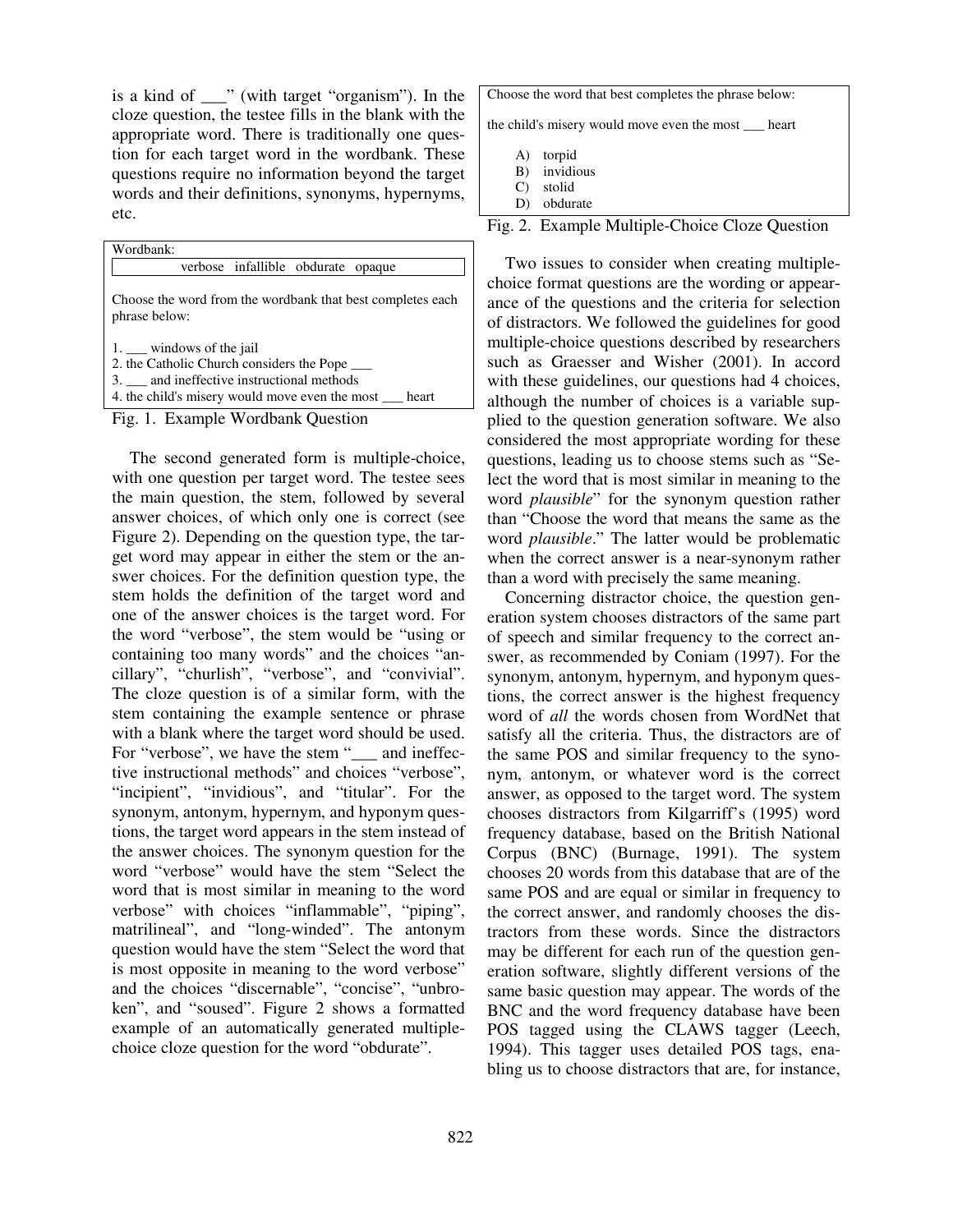verbs in the past tense, when the correct answer is such as verb, instead of selecting verbs of unknown tense. In the definition and cloze questions, the correct answer is the target word itself, so distractors are chosen based on this word. The system also restricts distractors to be in the list of target words so that the testee cannot simply choose the word that appears in the stems of other questions.

An alternate multiple-choice question format is used when the testee has just read a document using the target word, as in the REAP system (Brown and Eskenazi, 2004). In this case, the system also attempts to finds words which may be semantically related to the correct answer, as in (Nagy, 1985). This is done by choosing distractors that satisfy the standard criteria and were present in the document. This should increase the chance that the distractors are semantically related and eliminate the chance that a testee will simply select as the correct answer the word that appeared in the document they just read, without understanding the word meaning.

#### **4 Question Assessment**

The validity of the automatically generated vocabulary questions was examined in reference to human-generated questions for 75 low-frequency English words. We compared student performance (accuracy and response time) on the computer and human-generated questions. We focused on the automatically generated multiple-choice questions, with distractors based on frequency and POS. We did not examine using more complicated strategies for picking distractors or assume there was an associated text. Four of the six computer-generated question types were assessed: the definition, synonym, antonym, and cloze questions. Hypernym and hyponym questions were excluded, since we were unable to generate a large number of these questions for adjectives, which constitute a large portion of the word list. Subject scores on the computer and human-generated assessments were compared with scores on standardized measures of reading and vocabulary skill, as described below.

# **4.1 Question Coverage**

Potential experimental stimuli comprised 156 lowfrequency and rare English words that have been used in previous studies of vocabulary skill in native English-speaking adults. We first examined the percentage of words for which we could generate various question types. We were unable to generate any questions for 16 of these words, or  $\sim 9\%$ of the list, since they were not in WordNet. Table 1 shows the percentage of words for which each of the four question types was generated. All four questions were able to be generated for only 75 (about half) of the words. Therefore, the experimental word list included only these 75 items. Given the rarity of the words, we predicted that the percentage of words for which we could generate questions would be lower than average. However, we expected that the percentage of words for which we could generate synonym and antonym questions to be higher than average, due to the heavy focus on adjectives in this list.

| Question type                                    | Percentage of Questions                                                                                                                                                                                                                                                                                        |
|--------------------------------------------------|----------------------------------------------------------------------------------------------------------------------------------------------------------------------------------------------------------------------------------------------------------------------------------------------------------------|
|                                                  | Generated                                                                                                                                                                                                                                                                                                      |
| <b>Definition Question</b>                       | 91%                                                                                                                                                                                                                                                                                                            |
| <b>Synonym Question</b>                          | 80%                                                                                                                                                                                                                                                                                                            |
| <b>Antonym Question</b>                          | 60%                                                                                                                                                                                                                                                                                                            |
| Cloze Question                                   | 60%                                                                                                                                                                                                                                                                                                            |
| $\mathbf{m}$ 11 1 $\mathbf{\Omega}$ $\mathbf{r}$ | $\mathbf{A}$ and $\mathbf{A}$ and $\mathbf{A}$ and $\mathbf{A}$ and $\mathbf{A}$ and $\mathbf{A}$ and $\mathbf{A}$ and $\mathbf{A}$ and $\mathbf{A}$ and $\mathbf{A}$ and $\mathbf{A}$ and $\mathbf{A}$ and $\mathbf{A}$ and $\mathbf{A}$ and $\mathbf{A}$ and $\mathbf{A}$ and $\mathbf{A}$ and<br>$\epsilon$ |

Table 1. Question Coverage for the 156-Word List

#### **4.2 Experiment Design**

Behavioral measures of vocabulary knowledge were acquired for the 75 target words using the four computer-generated question types described above, as well as five human-generated question types. The human-generated questions were developed by a group of three learning researchers, without knowledge of the computer-generated question types. Researchers were asked merely to develop a set of question types that could be used to assess different levels, or different aspects, of word knowledge. Examples of each question type (including distractors) were hand-written for each of the 75 words.

Two of the five human-generated assessments, the synonym and cloze questions, were similar in form to the corresponding computer-generated question types in that they had the same type of stem and answer. The other three human-generated questions included an inference task, a sentence completion task, and a question based on the Osgood semantic differential (Osgood, 1970). In the inference task, participants were asked to select a context where the target word could be meaningfully applied. For example, the correct response to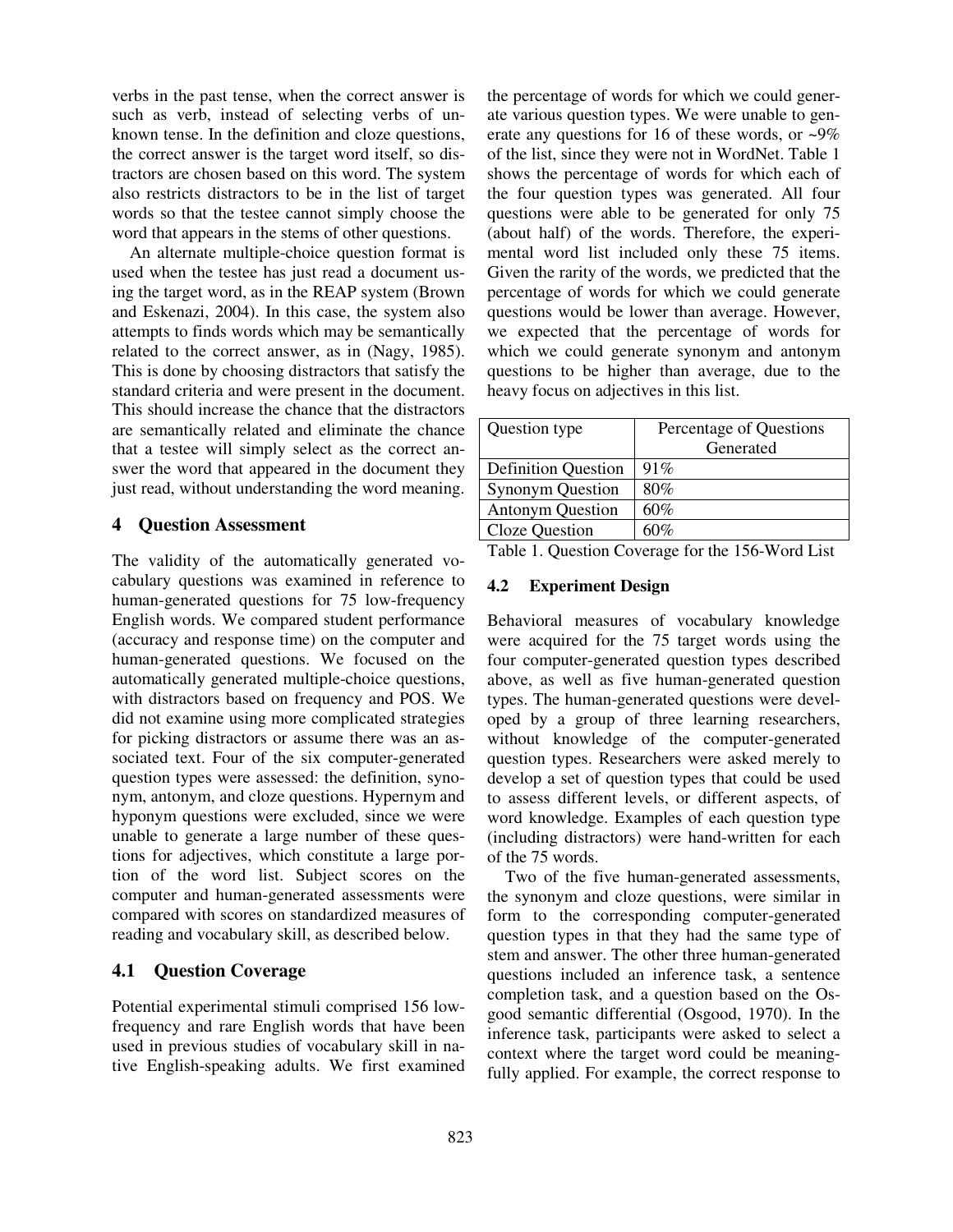the question "Which of the following is most likely to be lenitive?" was "a glass of iced tea," and distractors were "a shot of tequila," "a bowl of rice," and "a cup of chowder." In the sentence completion task, the participant was presented with a sentence fragment containing the target word and was asked to choose the most probable completion. For example, the stem could be "The music was so lenitive…," with the correct answer "…it was tempting to lie back and go to sleep," and with distractors such as "…it took some concentration to appreciate the complexity." The fifth question type was based on the Osgood semantic differential, a factor-analytic model of word-level semantic dimensions (Osgood, 1970). Numerous studies using the Osgood paradigm have shown that variability in the semantic "structure" of word meanings can largely be accounted for in terms of three dimensions, valence (good–bad), potency (strong–weak), and activity (active–passive). In our version of the Osgood task, subjects were asked to classify a word such as "lenitive" along one of these dimensions (e.g., more good or more bad).

In addition to the human-generated questions, we administered a battery of standardized tests, including the Nelson-Denny Reading Test, the Raven's Matrices Test, and the Lexical Knowledge Battery. The Nelson-Denny Reading Test is a standardized test of vocabulary and reading comprehension (Brown, 1981). The Raven's Matrices Test is a test of non-verbal reasoning (Raven, 1960). The Lexical Knowledge Battery has multiple subsections that test orthographic and phonological skills (Perfetti and Hart, 2001).

Twenty-one native-English speaking adults participated in two experiment sessions. Session 1 lasted for about one hour and included the battery of vocabulary and reading-related assessments described above. Session 2 lasted between two and three hours and comprised 10 tasks, including the five human and four computer-generated questions. The experiment began with a confidencerating task, in which participants indicated with a key press how well they knew the meaning of each target word (on a 1–5 scale). This task was not speeded. For the remaining tasks, subjects were asked to respond "as quickly as possible without making errors." Test items for a given question type were answered together. The order of the tasks (question types) and the order of the 75 items within each task were randomized across subjects.

#### **4.3 Experiment Results**

We report on four aspects of this study: participant performance on questions, correlations between question types, correlations with confidence ratings, and correlations with external assessments.

Mean accuracy scores for each question type varied from .5286 to .6452. Performance on individual words and across subjects (averaging across words) varied widely. The easiest question types (those with the highest average accuracy), were the computer-generated definition task and the humangenerated semantic differential task, both having mean accuracy scores of .6452. The hardest was the computer-generated cloze task, with a mean score of .5286. The accuracy on computergenerated synonym and antonym questions fall between these two limits, with slightly greater accuracy on the synonym type. This implies a general ordering of difficulty from definition to cloze, as expected. The accuracies on the other humangenerated questions also fall into this range.

We also computed correlations between the different question types. Mean accuracies were highly and statistically significantly correlated across the nine question types  $(r > 7, p < 01$  for all correlations). The correlation between participant accuracy on the computer-generated synonym and the human-generated synonym questions was particularly high (r=.906), as was the correlation between the human and computer cloze questions (r= .860). The pattern of correlations for the response-time (RT) data was more complicated and is discussed elsewhere (Frishkoff et al, In Prep). Importantly, RTs for the human versus computer versions of both the synonym and cloze questions were strongly correlated  $(r>7, p<0.01)$ , just as for the accuracy results. The accuracy correlations imply that the computer-generated questions are giving a measure of vocabulary skill for specific words that correlates well with that of the human-generated questions.

An item analysis (test item discrimination) was also performed. For each word, scores on a particular question type were compared with the composite test score for that word. This analysis revealed relatively low correlations  $(.12 < r < .25)$  between the individual question types and the test as a whole (without that question type). Since the question types were designed to test different aspects of vocabulary knowledge, this result is encouraging.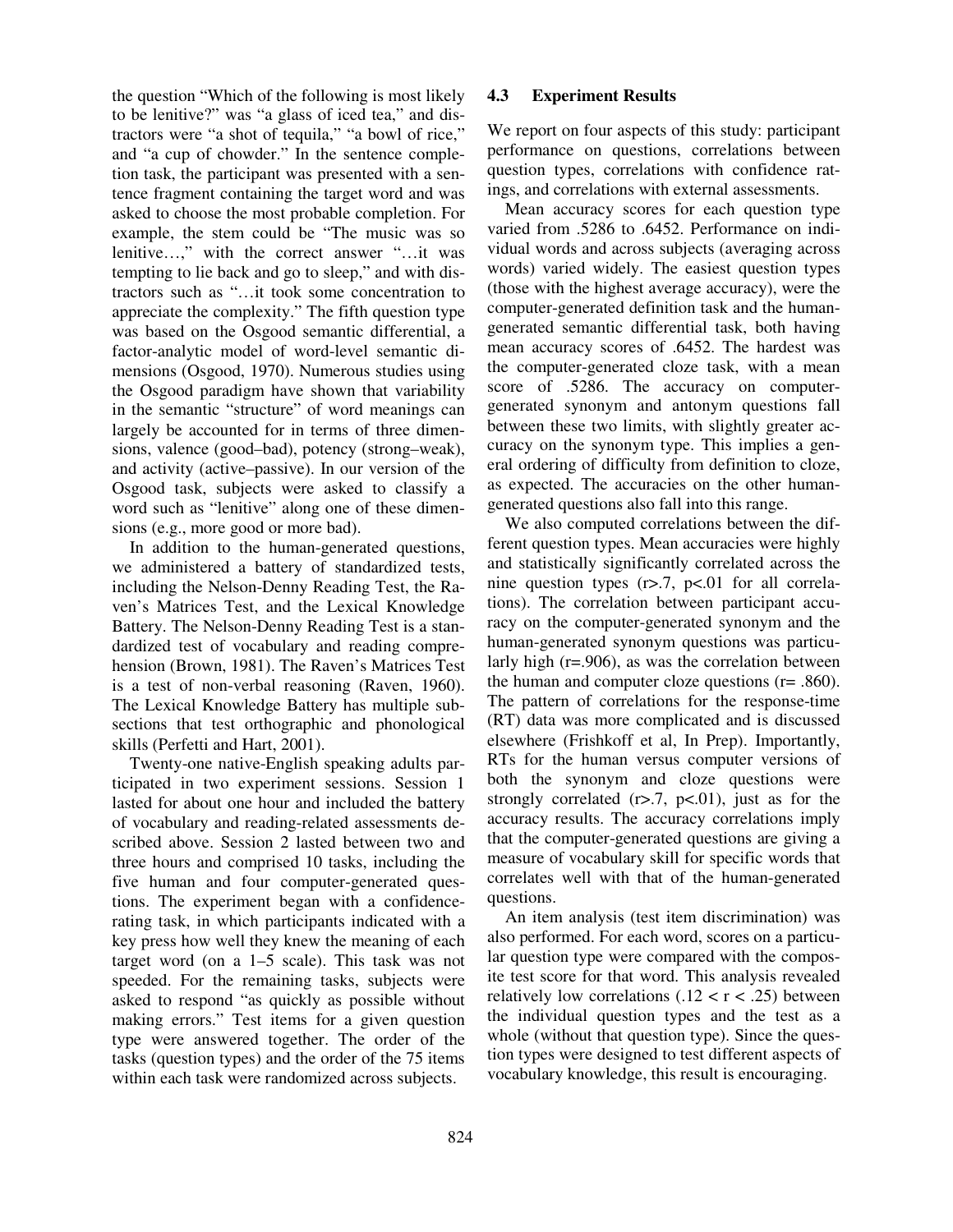In addition, the average total-score correlations for the four computer-generated questions (r=.18) and for the five human-generated questions (r=.19) were not significantly different. This is positive, since it suggests that the human and computergenerated vocabulary test are accounting for similar patterns of variance across the different question types.

The average correlation between accuracy on the question types and confidence ratings for a particular word was .265. This correlation was unexpectedly low. This may be because participants thought they knew these words, but were confused by their rarity, or because confidence simply does not correlate well with accuracy. Further work is needed to determine whether confidence ratings can be accurate predictors of vocabulary knowledge.

Finally, we examined correlations between participant performance on the nine question types and the external assessments. The correlations between the accuracy on each of the nine question types and the Nelson-Denny vocabulary subtest were fairly high (.61 <  $r$  < .85, p=.01 for all comparisons). Thus, both the computer and humangenerated questions show good correspondence with an external assessment of vocabulary skill. Correlations between the accuracy on the question types and the Nelson-Denny reading comprehension test were mixed, showing a higher correlation with vocabulary than reading comprehension. Correlations between the accuracy on the nine question types and the Raven's Matrices test of nonverbal reasoning were positive, but low and not statistically significant. This provides strong evidence that the computer-generated vocabulary questions tap vocabulary knowledge specifically, rather than intelligence in general.

# **5 Related Work**

Cloze tests are one area of related work. They were originally intended to measure text readability (Taylor, 1953) since native speakers should be able to reproduce certain removed words in a readable text. Other researchers have used it to assess reading comprehension (Ruddell, 1964), with students filling in the blanks, given a high quality text. The main issue in automating the creation of cloze tests is determining which words to remove from the text. Coniam (1997) examined a several options for determining the words to remove and produced relatively good-quality cloze tests by removing words with the same POS or similar frequency.

Wolfe (1976) automatically generated reading comprehension questions. This involved various techniques for rewriting sentences into questions, testing syntactic understanding of individual sentences. Of the 50 questions Wolfe was able to generate for a single text, 34 were found to be satisfactory. More recently, Kunichika (2003) carried out work in automatically generating reading comprehension questions that included both syntactic and semantic questions, and was able to generate several different types of questions, including asking about the content of a sentence, using dictionaries of synonyms and antonyms to generate questions such as "Is Jane busy?" from sentences like "Jane is free.", and testing semantic understanding across sentence boundaries. Approx. 93% of the generated questions were found to be satisfactory.

Aist (2001) automatically generated factoids to assist students reading. The factoids gave a synonym, an antonym, or a hypernym for the word, which were automatically extracted from Word-Net. He also automated the creation of a single type of vocabulary question, with the target word in the stem and the correct answer a synonym, hypernym, or sibling from WordNet. It is unclear what type of vocabulary knowledge this question would tap, given the different possible answers.

# **6 Conclusions**

Extending our experiments to the question types that we have not yet assessed is an important next step. In addition, we want to assess questions individually, evaluating their use of distractors. Finally, we need to assess questions generated on word lists with different characteristics.

There are also a number of ongoing extensions to this project. One is the creation of new question types to test other aspects of word knowledge. Another is using other resources such as text collections to enable us to generate more questions per word, especially for the cloze questions. In addition, we are looking at ways to predict word knowledge using confidence ratings and morphological and semantic cohorts in situations where we cannot perform a standard assessment or cannot test all the vocabulary words we would like to.